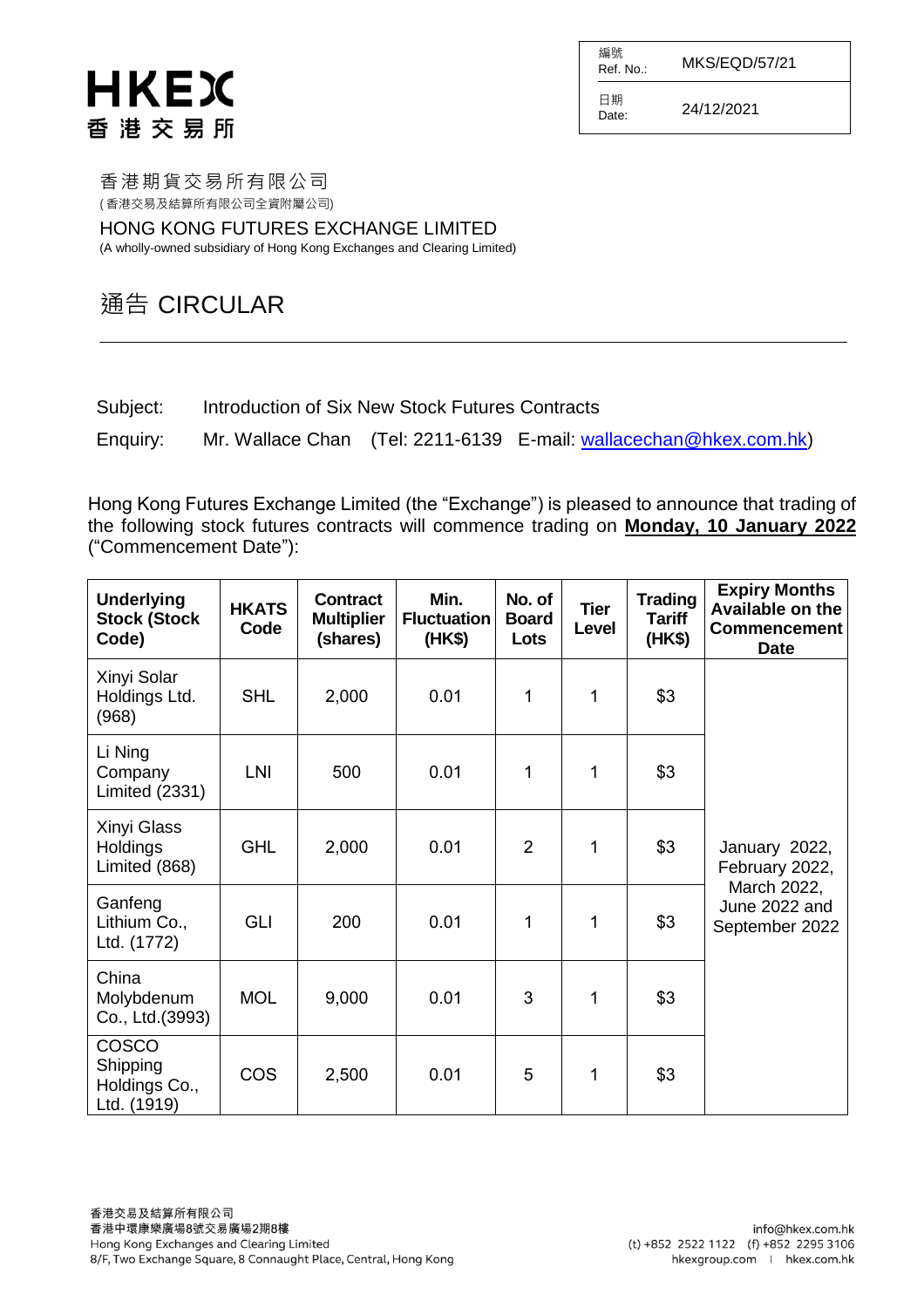

The list of stock futures contracts available for trading is set forth in Attachment I. For more details of the contract specifications, please refer to the Rules, Regulations and Procedures of the Futures Exchange.

### Highlights of Trading Fee and Commission Levy Arrangement

| Items                        | <b>Details</b>                                                                                                                                                                                                                                                                                                                                          |
|------------------------------|---------------------------------------------------------------------------------------------------------------------------------------------------------------------------------------------------------------------------------------------------------------------------------------------------------------------------------------------------------|
| <b>Trading Fee</b><br>waiver | Subject to fulfilment of obligations, trading fee waiver will be applied to<br>market makers for contract traded upon commencement of trading, i.e.<br>from 10 January 2022 to 30 June 2022, both days inclusive.                                                                                                                                       |
| Commission<br>Levy waiver    | The Commission Levy will be HK\$0.10 per contract per side. Pursuant to<br>the Securities and Futures (Levy) Order for new futures contracts (s12, Cap<br>571Z), the Commission Levy for the new stock futures will be waived for<br>the first 6 months upon commencement of trading, i.e. from 10 January<br>2022 to 8 July 2022, both days inclusive. |

### Position Limit

The position limit for each stock futures will be 5,000 open contracts per contract month.

#### Market Making

The Exchange now invites applications for market maker permits. Interested parties should contact Mr. Alan Shum [\(Alanshum@hkex.com.hk\)](mailto:Alanshum@hkex.com.hk) and Ms. Emily Huang [\(EmilyHuang@hkex.com.hk\)](mailto:EmilyHuang@HKEX.COM.HK) for details.

During the first week of trading (i.e. between 10 January 2022 and 14 January 2022, both days inclusive), the market making obligations, in terms of the maximum bid / ask spread, will be two times of the original obligations.

#### Trading Fee Waiver

Subject to fulfilment of obligations, the trading fee waiver announced in the circular (ref: [MKS/EQD/54/21\)](https://www.hkex.com.hk/-/media/HKEX-Market/Services/Circulars-and-Notices/Participant-and-Members-Circulars/HKFE/2021/MKS_EQD_54_21_e.pdf) dated 3 December 2021 will be applied to market makers of the new stock futures contract traded upon commencement of trading, i.e. from 10 January 2022 to 30 June 2022, both days inclusive.

#### Pre-launch Arrangements

The following pre-launch arrangements will be implemented on **Friday, 7 January 2022** (i.e. one business day before the Commencement Date):

- a. stock futures series of the new stock futures will be displayed, but not tradable; and
- b. the risk parameter files ("RPF"), clearing and open interest reports on new stock futures will be generated.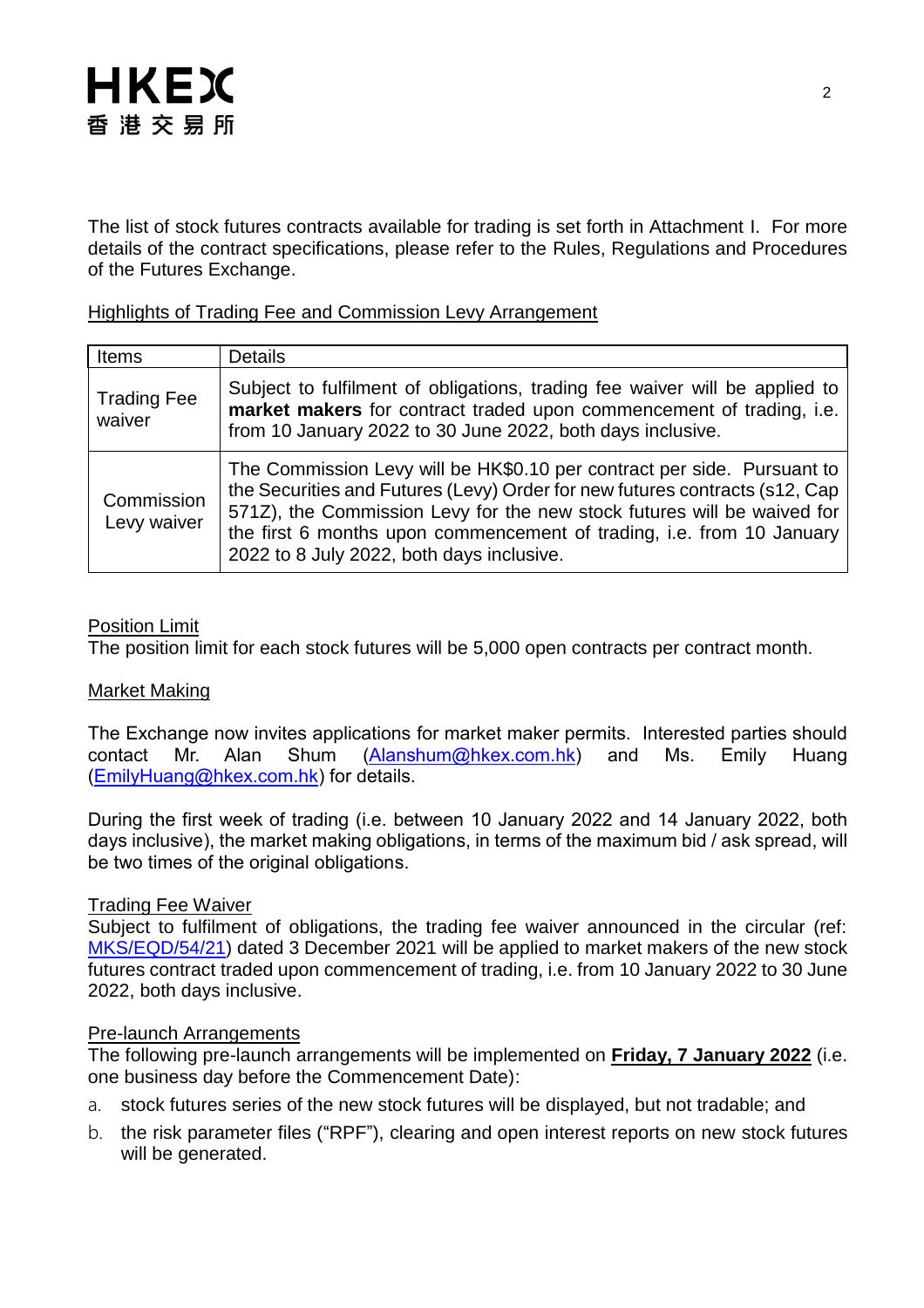

The purpose of the generation of RPF one business day before the Commencement Date is to assist Participants in estimating the margin requirements for the new stock futures contracts trading on the Commencement Date.

Please note that the margin requirements estimated using the RPF available after the settlement process on the business day before the Commencement Date may not be the same as the actual amounts required on the Commencement Date. HKEX and its subsidiaries accept no liability whatsoever for any loss or damage arising from or in connection with the use of the information contained in such RPF. Participants who wish to use the above-mentioned RPF are reminded to update the PC-SPAN Organisation Master File. For details, please refer to the relevant Clearing House circular to be issued in due course.

#### Trading Information

The access codes of information vendors will be posted on the HKEX website in due course.

#### Inform Staff and Clients

Exchange Participants should notify all interested clients about the introduction of six new stock futures and **note that that some contract multipliers will be specified in multiple board lots of the underlying stock.** Please ensure that your back office systems are ready for a smooth operation. In addition, all your staff should be fully aware of the above and should exercise caution when dealing with new stock futures contract and when advising your clients.

Investors should also be aware that not all stock futures contracts have market makers. The list of stock futures market makers may also change from time to time based on enrollment and will be updated on the **[HKEX website](http://www.hkex.com.hk/Products/Listed-Derivatives/Single-Stock/Stock-Futures?sc_lang=en)** from time to time. Investors should exercise due caution in trading stock futures contracts without market makers and understand the liquidity risk involved.

Alexander Siu Co-Head of Equities Product Development Markets Divison

*This circular has been issued in the English language with a separate Chinese language translation. If there is any conflict in the circulars between the meaning of Chinese words or terms in the Chinese language version and English words in the English language version, the meaning of the English words shall prevail.*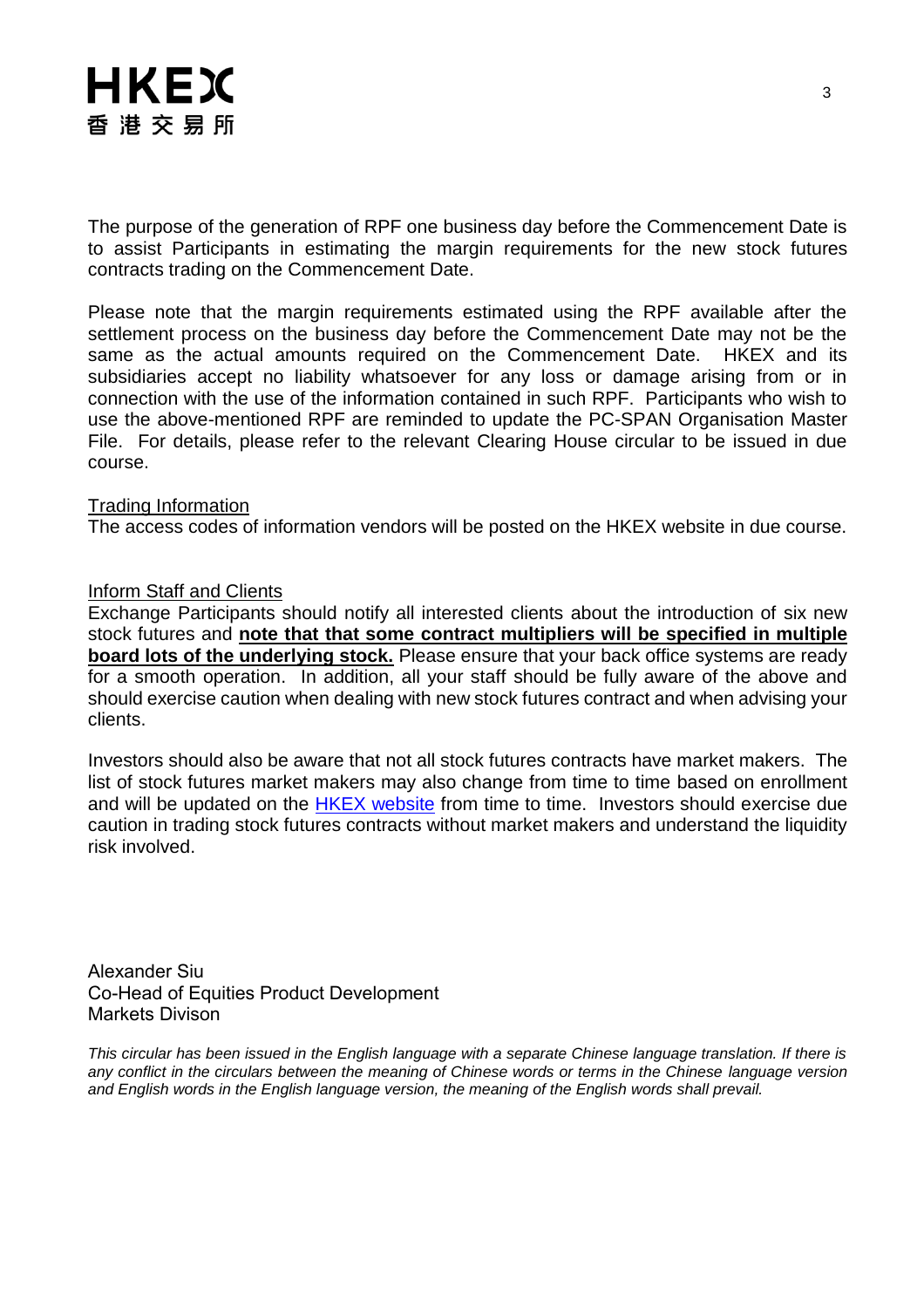# **HKEX** 香港交易所

#### Attachment I

## **List of Stock Futures Contracts Available for Trading (Effective from 10 January 2022)**

#### **a) Stock Futures with Contract Multiplier More Than One Underlying Board Lot Shares**

|                | No. SEHK<br>Code | <b>Underlying Stock Name</b>                    | <b>HKATS</b><br>Code | Contract<br>Multiplier<br>(shares) | No. of<br><b>Board</b><br>Lots | Tier<br>No.    |
|----------------|------------------|-------------------------------------------------|----------------------|------------------------------------|--------------------------------|----------------|
| $\mathbf{1}$   | 16               | Sun Hung Kai Properties Limited                 | <b>SHK</b>           | 1,000                              | $\overline{2}$                 | $\mathbf 1$    |
| $\overline{2}$ | 175              | Geely Automobile Holdings Ltd.                  | GAH                  | 5,000                              | 5                              | 1              |
| 3              | 268              | Kingdee International Software Group Co., Ltd.  | <b>KDS</b>           | 2,000                              | 2                              | 1              |
| 4              | 285              | BYD Electronic International Company Ltd.       | <b>BYE</b>           | 1,000                              | 2                              | 1              |
| 5              | 688              | China Overseas Land & Investment Ltd.           | <b>COL</b>           | 2,000                              | 4                              | 1              |
| 6              | 788              | China Tower Corporation Limited                 | <b>TWR</b>           | 10,000                             | 5                              | $\overline{2}$ |
| 7              | 823              | <b>Link Real Estate Investment Trust</b>        | <b>LNK</b>           | 1,000                              | 10                             | 1              |
| 8              | 868              | Xinyi Glass Holdings Limited^                   | <b>GHL</b>           | 2,000                              | $\overline{2}$                 | $\mathbf{1}$   |
| 9              | 981              | Semiconductor Manufacturing International Corp. | <b>SMC</b>           | 2,500                              | 5                              | 1              |
| 10             | 998              | China CITIC Bank Corporation Ltd.               | <b>CTB</b>           | 20,000                             | 20                             | 1              |
| 11             | 1024             | Kuaishou Technology                             | <b>KST</b>           | 500                                | 5                              | 1              |
| 12             | 1288             | Agricultural Bank of China Ltd.                 | <b>ABC</b>           | 10,000                             | 10                             | 1              |
| 13             | 1299             | AIA Group Ltd.                                  | AIA                  | 1,000                              | 5                              | 1              |
| 14             | 1336             | New China Life Insurance Co. Ltd.               | <b>NCL</b>           | 1,000                              | 10                             | $\overline{2}$ |
| 15             | 1359             | China Cinda Asset Management Co., Ltd.          | <b>CDA</b>           | 5,000                              | 5                              | 3              |
| 16             | 1810             | XiaoMi Corporation                              | <b>MIU</b>           | 1,000                              | 5                              | 1              |
| 17             | 1816             | CGN Power Co., Ltd.                             | <b>CGN</b>           | 10,000                             | 10                             | $\overline{2}$ |
| 18             | 1833             | Ping An Healthcare and Technology Co., Ltd.     | <b>PHT</b>           | 500                                | 5                              | 1              |
| 19             | 1876             | <b>Budweiser Brewing Company APAC Limited</b>   | <b>BUD</b>           | 1,000                              | 10                             | $\overline{2}$ |
| 20             | 1918             | Sunac China Holdings Ltd.                       | <b>SUN</b>           | 2,000                              | $\overline{2}$                 | 1              |
| 21             | 1919             | COSCO Shipping Holdings Company Limited^        | <b>COS</b>           | 2,500                              | 5                              | 1              |
| 22             | 1988             | China Minsheng Banking Corp., Ltd.              | <b>MSB</b>           | 10,000                             | 20                             | 1              |
| 23             | 2007             | Country Garden Holdings Co. Ltd.                | COG                  | 5,000                              | 5                              | 1              |
| 24             | 2015             | Li Auto Inc.                                    | LAU                  | 200                                | 2                              | $\overline{2}$ |
| 25             |                  | 2018 AAC Technologies Holdings Inc.             | <b>AAC</b>           | 1,000                              | 2                              | 1              |
| 26             |                  | 2238 Guangzhou Automobile Group Co., Ltd.       | GAC                  | 4,000                              | $\overline{c}$                 | 1              |
| 27             | 2333             | Great Wall Motor Co. Ltd.                       | <b>GWM</b>           | 10,000                             | 20                             | 1              |
| 28             | 2382             | Sunny Optical Technology (Group) Co. Ltd.       | <b>SNO</b>           | 1,000                              | 10                             | 1              |
| 29             | 2601             | China Pacific Insurance Group Co. Ltd.          | <b>CPI</b>           | 1,000                              | 5                              | $\overline{2}$ |
| 30             | 2800             | Tracker Fund of Hong Kong                       | <b>TRF</b>           | 50,000                             | 100                            | 1              |
| 31             | 2822             | <b>CSOP FTSE China A50 ETF</b>                  | <b>CSA</b>           | 5,000                              | 25                             | 1              |
| 32             | 2823             | <b>iShares FTSE A50 China Index ETF</b>         | A50                  | 5,000                              | 50                             | 1              |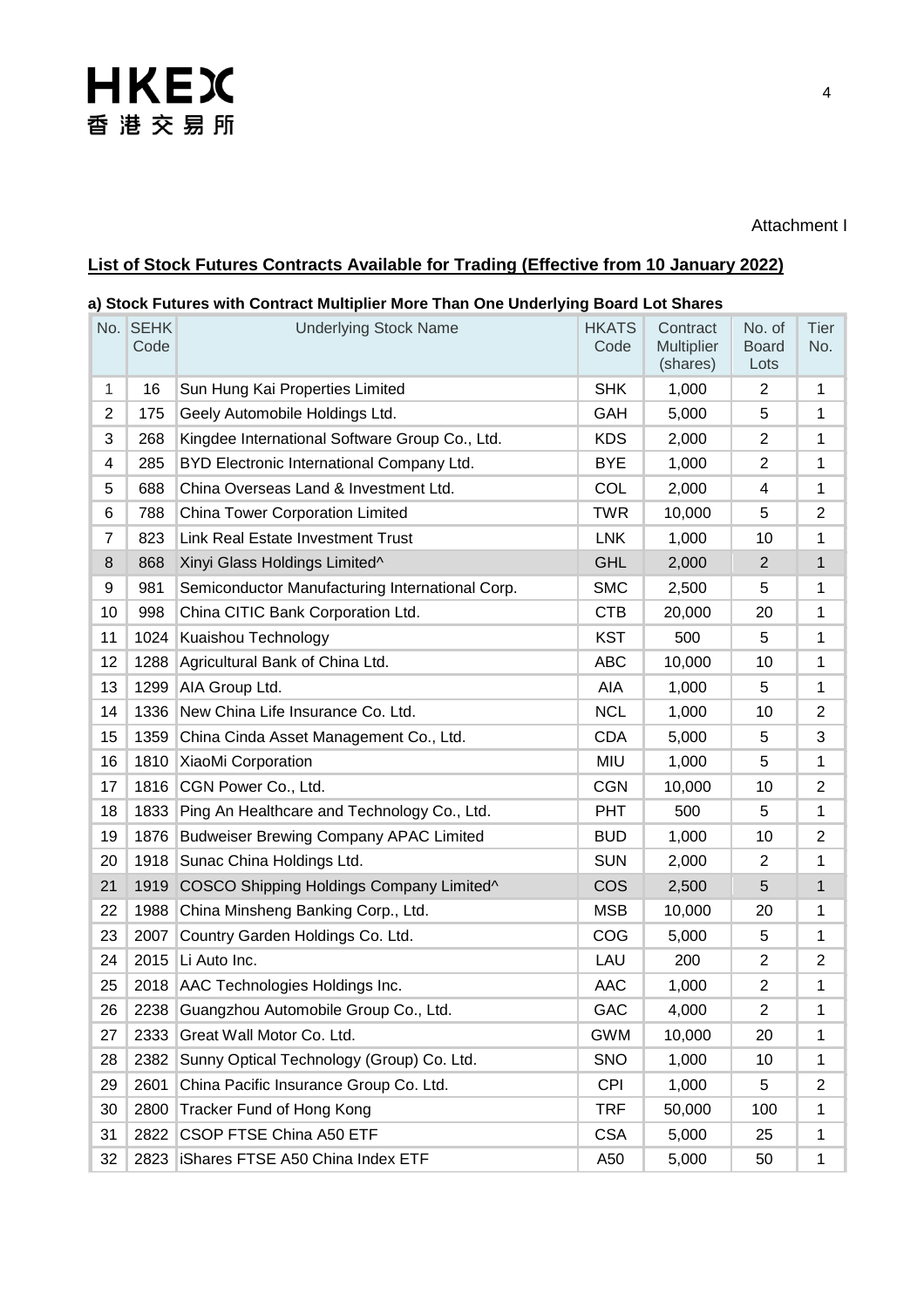# **HKEX** 香港交易所

|    | No. SEHK<br>Code | <b>Underlying Stock Name</b>                   | <b>HKATS</b><br>Code | Contract<br><b>Multiplier</b><br>(shares) | No. of<br><b>Board</b><br>Lots | Tier<br>No.    |
|----|------------------|------------------------------------------------|----------------------|-------------------------------------------|--------------------------------|----------------|
| 33 | 2828             | Hang Seng China Enterprises Index ETF          | <b>HCF</b>           | 5,000                                     | 25                             | 1              |
| 34 | 3188             | ChinaAMC CSI 300 Index ETF                     | <b>AMC</b>           | 2,000                                     | 10                             | 1              |
| 35 | 3333             | China Evergrande Group                         | <b>EVG</b>           | 2,000                                     | 2                              | $\overline{2}$ |
| 36 | 3690             | Meituan Dianping                               | <b>MET</b>           | 500                                       | 5                              | 1              |
| 37 | 3888             | Kingsoft Corporation Ltd.                      | <b>KSO</b>           | 1,000                                     | 5                              | 1              |
| 38 | 3993             | China Molybdenum Company Limited^              | <b>MOL</b>           | 9,000                                     | 3                              | 1              |
| 39 | 6030             | CITIC Securities Co. Ltd.                      | <b>CTS</b>           | 1,000                                     | $\overline{2}$                 | $\overline{2}$ |
| 40 | 6060             | ZhongAn Online P & C Insurance Company Limited | ZAO                  | 1,000                                     | 10                             | 1              |
| 41 | 6618             | JD Health International Inc.                   | <b>JDH</b>           | 500                                       | 10                             | 1              |
| 42 | 6837             | Haitong Securities Co. Ltd.                    | HAI                  | 10,000                                    | 25                             | 1              |
| 43 | 9618             | JD.com, Inc.                                   | <b>JDC</b>           | 500                                       | 10                             | 1              |
| 44 | 9626             | Bilibili Inc.                                  | <b>BLI</b>           | 60                                        | 3                              | 1              |
| 45 | 9633             | Nongfu Spring Company Ltd.                     | <b>NFU</b>           | 1,000                                     | 5                              | 1              |
| 46 | 9868             | XPeng Inc.                                     | <b>PEN</b>           | 200                                       | $\overline{2}$                 | 1              |
| 47 | 9888             | Baidu, Inc.                                    | <b>BIU</b>           | 150                                       | 3                              | 1              |
| 48 | 9898             | <b>Weibo Corporation</b>                       | <b>WEB</b>           | 100                                       | 5                              | 1              |
| 49 | 9961             | Trip.com Group Ltd.                            | <b>TRP</b>           | 150                                       | 3                              | 1              |
| 50 | 9988             | Alibaba Group Holding Ltd.                     | <b>ALB</b>           | 500                                       | 5                              | 1              |
| 51 | 9999             | NetEase, Inc.                                  | <b>NTE</b>           | 500                                       | 5                              | 1              |

^ Trading will commence on 10 January 2022

### **b) Stock Futures with Contract Multiplier Equal to One Underlying Board Lot Shares**

| No.            | <b>SEHK</b><br>Code | <b>Underlying Stock Name</b>               | <b>HKATS</b><br>Code | Contract<br><b>Multiplier</b><br>(shares) | Tier<br>No.    |
|----------------|---------------------|--------------------------------------------|----------------------|-------------------------------------------|----------------|
| 1              | $\mathbf{1}$        | CK Hutchison Holdings Ltd.                 | <b>CKH</b>           | 500                                       |                |
| 2              | $\overline{2}$      | CLP Holdings Ltd.                          | <b>CLP</b>           | 500                                       | 1              |
| 3              | 3                   | The Hong Kong and China Gas Company Ltd.   | <b>HKG</b>           | 1,000                                     | $\overline{2}$ |
| 4              | 4                   | The Wharf (Holdings) Limited               | <b>WHL</b>           | 1,000                                     | 1              |
| 5              | 5                   | <b>HSBC Holdings Plc.</b>                  | <b>HKB</b>           | 400                                       | $\overline{2}$ |
| 6              | 6                   | Power Assets Holdings Limited              | HEH                  | 500                                       | $\overline{2}$ |
| $\overline{7}$ | 11                  | Hang Seng Bank Limited                     | <b>HSB</b>           | 100                                       | $\overline{2}$ |
| 8              | 12                  | Henderson Land Development Company Limited | <b>HLD</b>           | 1,000                                     | 1              |
| 9              | 17                  | New World Development Company Limited      | <b>NWD</b>           | 1,000                                     | 1              |
| 10             | 19                  | Swire Pacific Limited 'A'                  | <b>SWA</b>           | 500                                       | 1              |
| 11             | 23                  | The Bank of East Asia, Limited             | <b>BEA</b>           | 200                                       | 3              |
| 12             | 27                  | Galaxy Entertainment Group Ltd.            | <b>GLX</b>           | 1,000                                     | 1              |